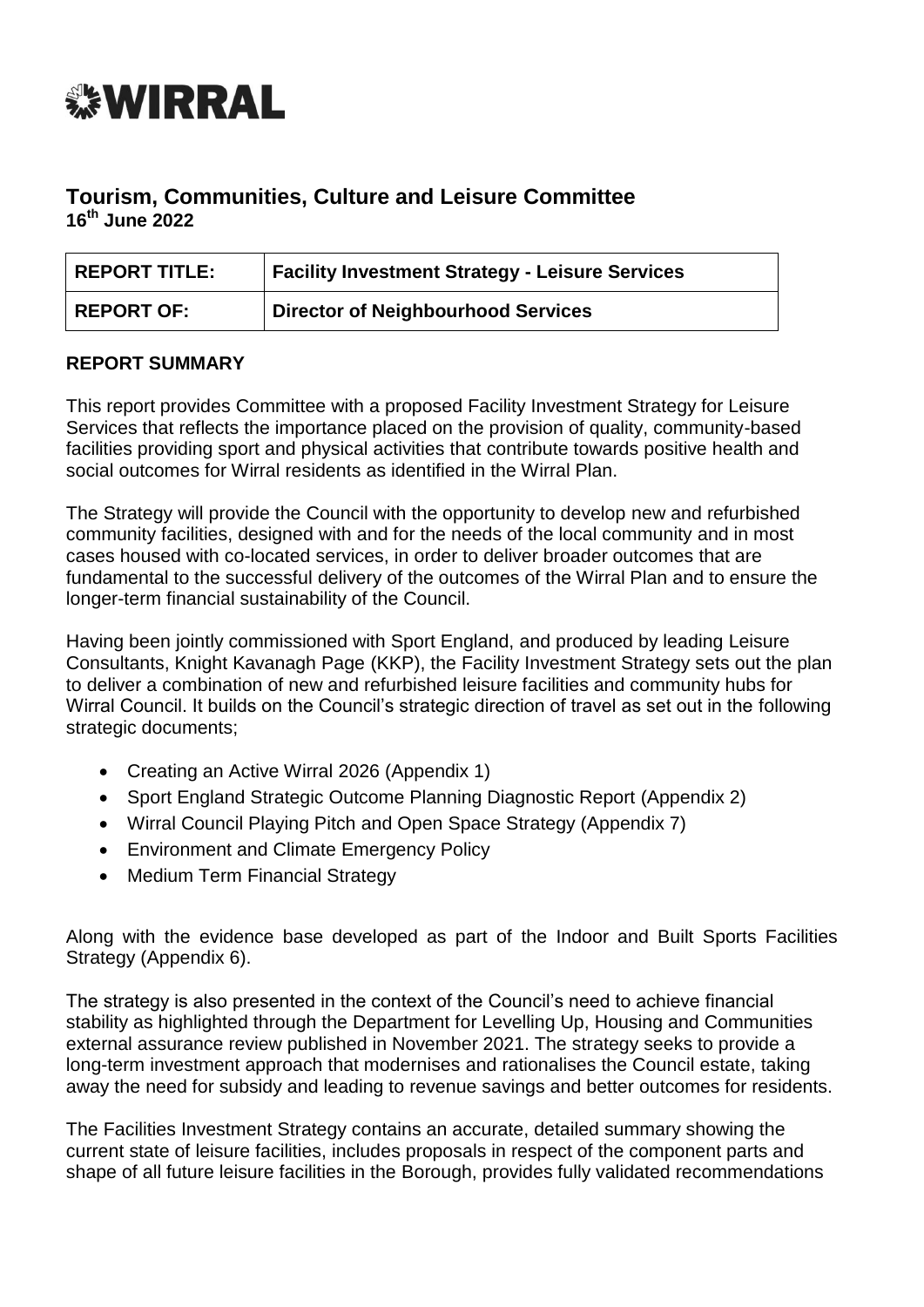and proposals which explicitly detail where future leisure facilities within the Authority should be located (considering and agreeing the preferred option for all existing/new sites), the rationale for them individually and collectively, their scale, scope, relationship to the communities served, to each other and to other sport, leisure, cultural and community facilities.

Also contained within the Investment Strategy is high-level cost forecasting detailing the estimated revenue cost/surplus generating potential, and capital cost (including lifecycle costs) of all future leisure facilities in the Borough – in the form of cost summaries and projections - detailing what to invest in, where, why and in what order.

The Strategy is aligned to the priorities of the Wirral Plan 2026:

- Active and healthy lives
- Safe and pleasant communities
- Sustainable environment
- Brighter futures
- Inclusive economy

The Investment Strategy also builds on the wider regeneration aspirations of the Council as set out in the Birkenhead 2040 Framework and the new Local Plan 2021-2037 Submission Draft. Specifically, the strategy builds on and will inform the emerging regeneration masterplan proposals at Seacombe River Corridor, Central Birkenhead, Wirral Waters and West Kirby Town Centre.

This report is a key decision as it affects Wards within the Borough

### **RECOMMENDATION/S**

The Tourism, Communities, Culture and Leisure Committee is recommended to:

- 1. Approve the Facility Investment Strategy contained as Appendix 5 within this report.
- 2. Give approval for the Director of Neighbourhood Services to develop project specific business cases for the development of sites at Leasowe Leisure Centre and the new build facility development in Mid-Wirral (Woodchurch). Business cases are to be presented at a future meeting of this committee.
- 3. Approve the Director of Neighbourhood Services and Director of Regeneration and Place to develop proposals for Europa, Guinea Gap and West Kirby Concourse in accordance with the recommendations within the Facility Investment Strategy and in the context of regeneration master plans currently under preparation. Business cases are to be presented at a future meeting of this committee.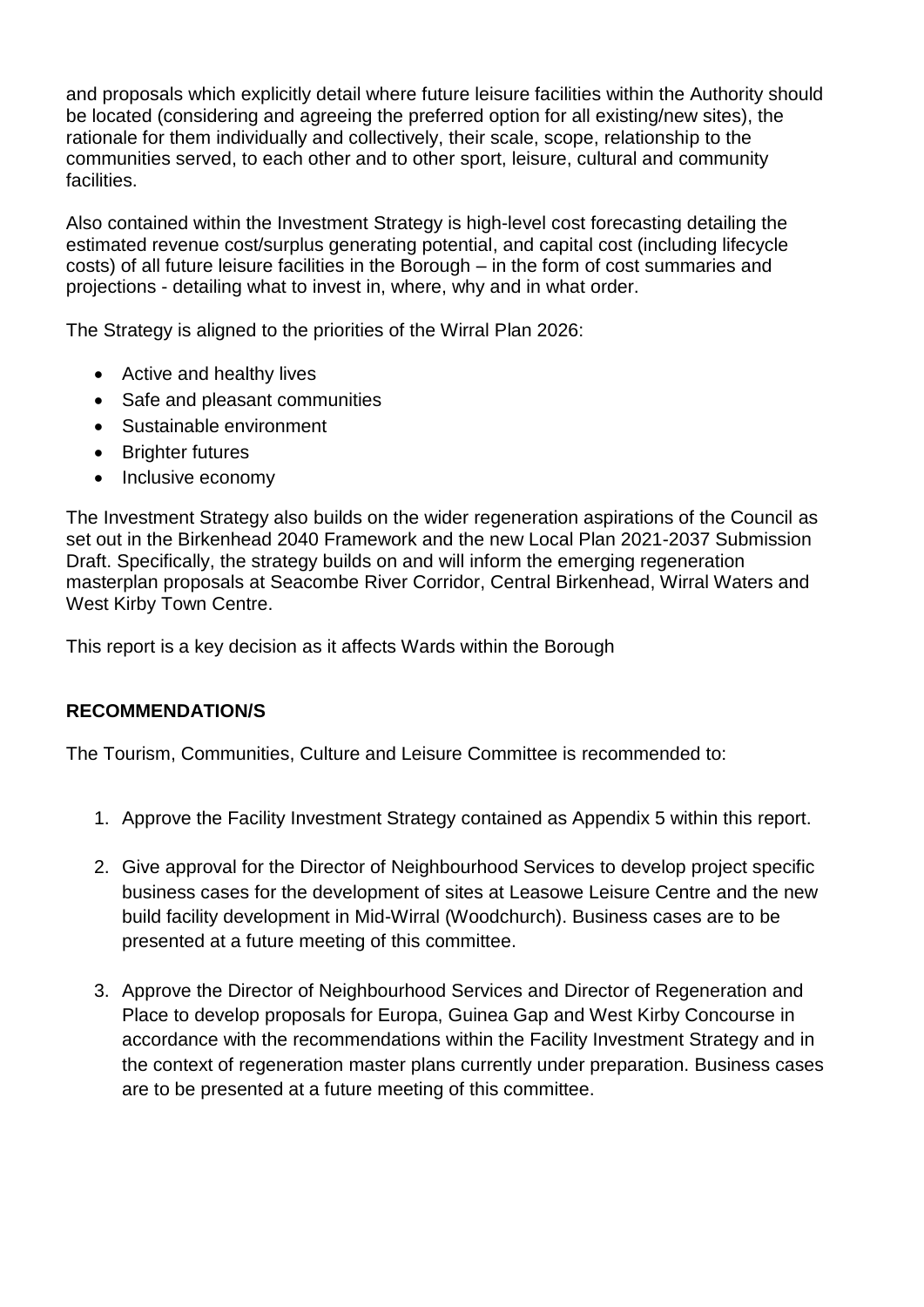### **SUPPORTING INFORMATION**

#### **1.0 REASON/S FOR RECOMMENDATION/S**

- 1.1 On 18 January 2022, the Council's Tourism, Culture, Communities and Leisure Committee approved the 5-year strategy, "Creating an Active Wirral, A Sport and Physical Activity Strategy for Wirral", which provided an overview of the collaborative process, needs analysis and strategic priorities required to increase sport and activity levels in the borough to deliver a reduction in health and social inequalities.
- 1.2 The key focus of the strategy is to set out the priorities for sport and leisure facilities, services and activities and seeks to redress the balance between being a provider of facilities and tackling inequality through preventative, outreach, and early intervention work.
- 1.3 One of the challenges Wirral faces is reducing the stark health inequalities that exist between different parts of the Borough and improving the life chances for all. Sport and physical activity can contribute significantly towards improving this, due to its well documented and scientifically proven potential in improving a person's physical and mental wellbeing, individual development, and social and community development.
- 1.4 It is not a statutory requirement to have Facility Investment Strategy, but it is seen as good practice in setting out the council's priorities and plans for meeting sport and leisure needs through indoor facilities. Leisure Facilities provide the environment for schools to delivery their statutory duty of swimming lessons with only 54% of children able to swim 25m unaided, and 72.8% can swim, both well below the national average.
- 1.5 Leisure Services' intends to focus on not only being a provider of facilities, but deliver a range of services and offers that demonstrate its contribution towards the health and social outcomes for Wirral residents and communities. The percentage of Wirral's population indicated as 'Inactive' in the most recent Active Lives Survey conducted by Sport England has reduced to 23.5%. Down from 24% in November 19-20. Inactive is defined as 30 minutes of activity or less per week and also includes those that do not do any activity.
- 1.6 The Facilities Investment Strategy identified that the general location of the existing leisure centres in Wirral is good, with a relatively even spread of swimming and fitness facilities across the Borough. Also identified is the lack of available land for development, within the right locations required to build new facilities.
- 1.7 The Strategy supports the retention of the majority of current facilities within their existing neighbourhoods to ensure that residents have access to local services, especially for the most deprived communities.
- 1.8 Co-location opportunities have and will continue to be identified to bring community services together.
- 1.9 In developing the strategy, KKP engaged with a number of key stakeholders to understand the existing and emerging landscape within Wirral including key elected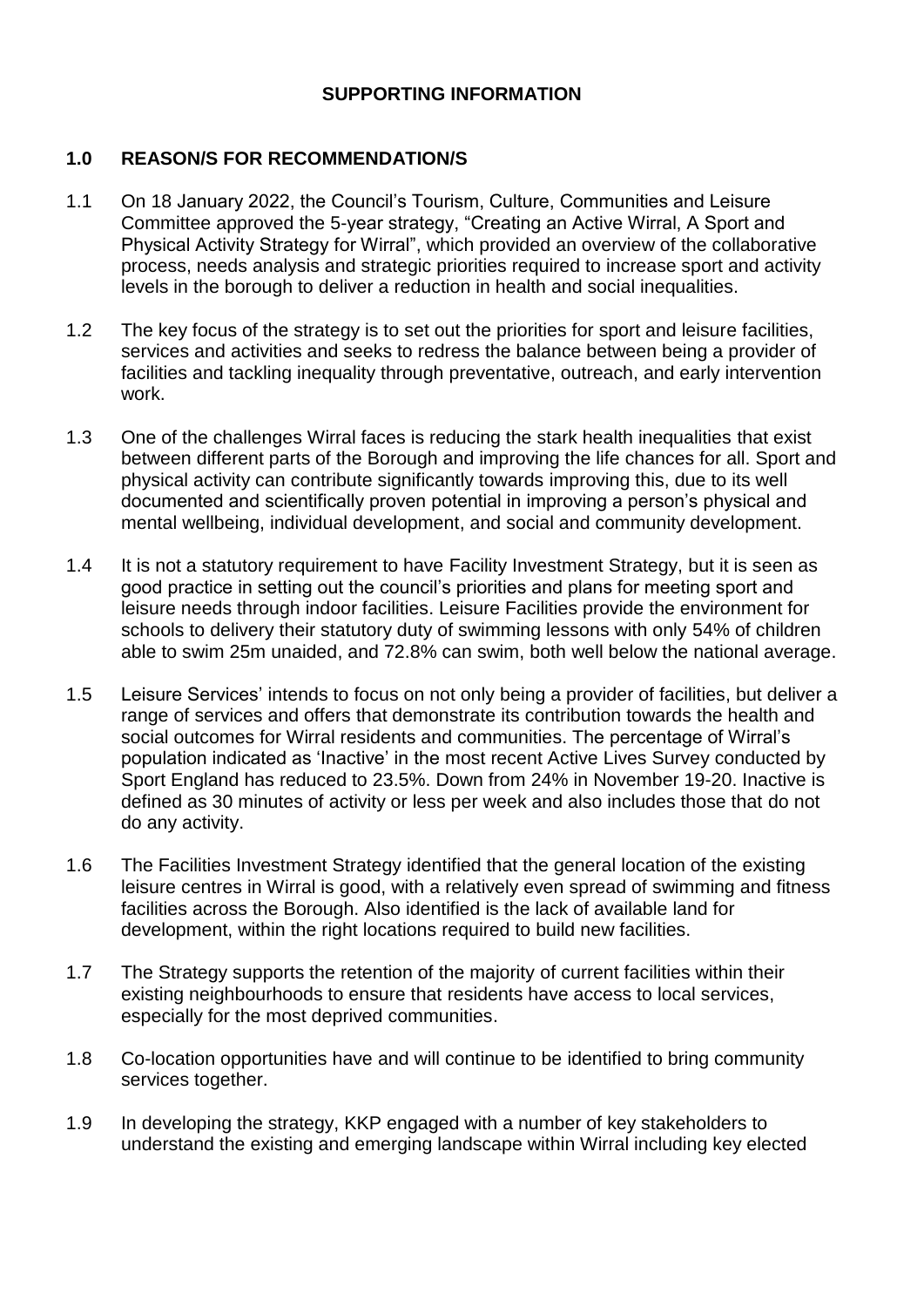members, Regeneration and Place, Children's Services, Adult Services and Public Health colleagues.

- 1.10 The delivery of the Facility Investment Strategy will take place in three phases:
	- **Phase 1 (short term 1-5 years)** Leasowe Leisure Centre refurbishment, Wirral Tennis Centre refurbishment, Mid-Wirral (Woodchurch) new facility.
	- **Phase 2 (medium term, up to 8 years)** The development of sites at Birkenhead (Europa), Seacombe (Guinea Gap) and West Kirby (Concourse), will be encompassed within the scope of the Regeneration masterplanning work within these areas and not be developed as standalone leisure projects.
	- **Phase 3 (long term, up to 12 years)** The site at Bebington (Oval) is considered as the Council's "flagship" site, being that with the widest range of facilities outdoor provision, and its proximity to educational facilities and other Council assets within the area. This site will require further consideration in respect of the Council's wider place shaping and regeneration ambitions.
	- Immediate opportunities aligned to emerging grant funding or regeneration plans will be taken into consideration and may result in variations to the Facility Investment Strategy proposed timeline of works.
- 1.11 The two external assurance review reports commissioned by the Department for Levelling Up, Housing and Communities commented on the provision for leisure and cultural provision within the Borough and the requirement to reduce the number of leisure centres. Specifically, the CIPFA review stated that where external reviews are commissioned, clear targets are set for delivering savings to bring the cost of leisure services more in line with similar authorities and to a level that the Council can sustain in the medium and long term.
- 1.12 The CIPFA report goes on to state that there is little evidence that the Council is setting challenging targets for further savings, especially in relation to leisure services and that there is considerable scope for the Council to make further cost reductions such as in the culture and leisure sector. The report concludes that there is an opportunity to release future assets and among others, focus should be given to the leisure estate.

# **2.0 OTHER OPTIONS CONSIDERED**

- 2.1 Not to progress with the transformation of leisure facilities. This option was discounted on the basis that to meet its health, social, commercial and climate emergency aims, objectives and outcomes, the Council will need to act now to address the condition of its failing estate. Given the Council's current financial position and agreement to ensure it can maintain future financial sustainability, to continue with the current level of operating costs would not be economic or provide value for money. To this end, doing nothing is not an option.
- 2.2 The Council could consider a programme of investment to upgrade its Leisure facilities. This option could see distinct programmes of facility improvement on a siteby-site basis funded through capital works to address conditions identified within survey reports. This approach however would not provide a long-term sustainable solution to delivering those outcomes in 2.1 (above). The Facilities Investment Strategy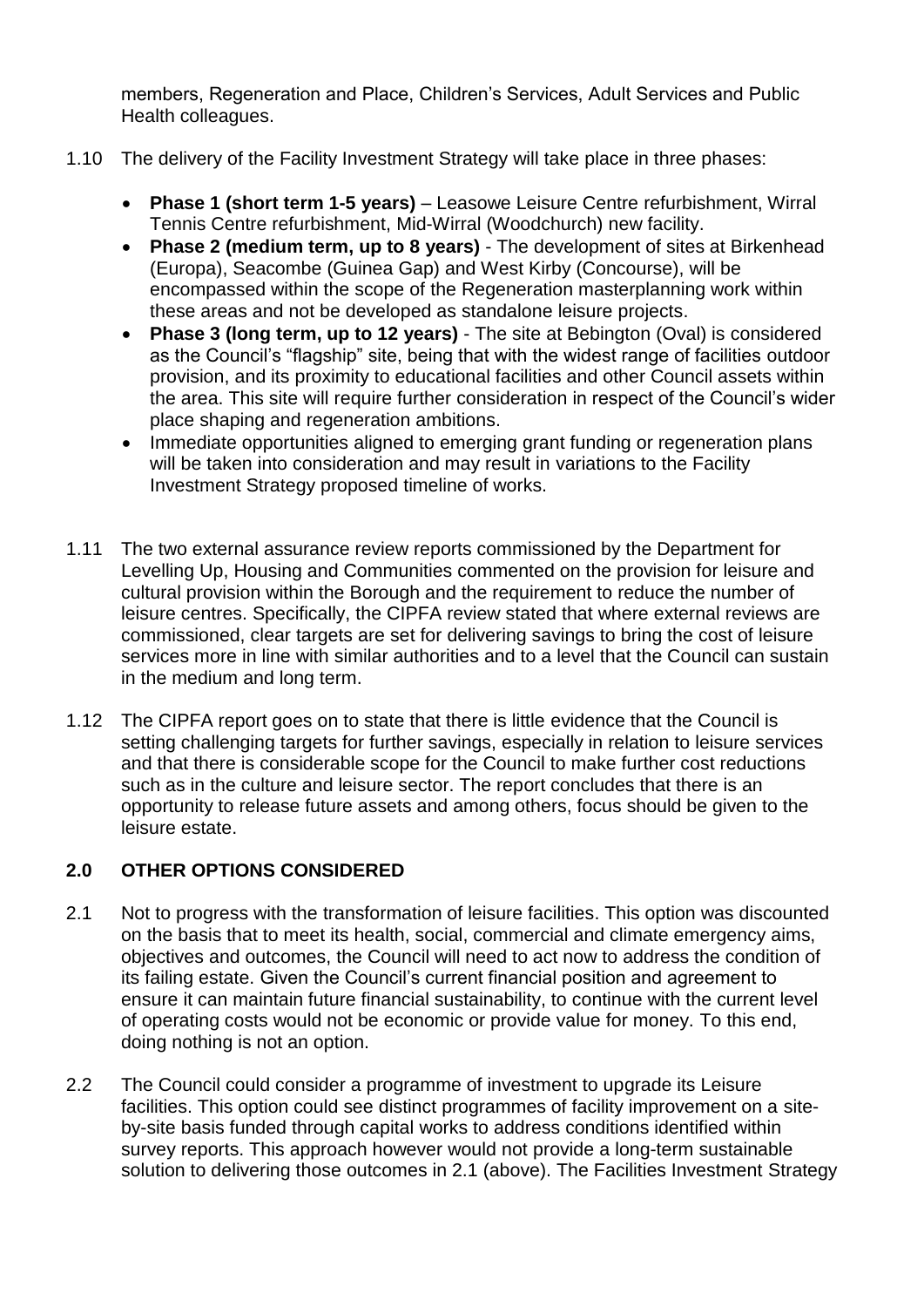identifies sites both in the wrong physical locations to achieve these outcomes, and sites affected by the Council's long term regeneration plans. It is therefore crucial that the age of and legacy issues associated with the estate are considered as a long-term programme of activity providing a complementary solution to the place shaping ambitions of the Borough. The assumed additional income generated from the cost of the investment would not be sufficient to outweigh the cost, therefore creating a pressure on the council's budget which is not viable.

2.3 Implement all recommendations immediately as contained in the Facilities Investment Strategy. This option was discounted due to the financial and resource implications of trying to address a significant number of major projects simultaneously. Furthermore, if the social and corporate challenges are addressed in a joined-up approach, it is critical that every facility is considered relative to the needs of the communities it serves, and other services within that community. It is essential that Leisure Services does not act as in silo, disconnected from other partners and services that could collectively provide an additional level of synergy across neighbourhoods, and that this opportunity is used to create local, effective and connected facilities delivering the health and social outcomes highlighted within the Wirral Plan.

# **3.0 BACKGROUND INFORMATION**

- 3.1 In 2015 there was a major shift in central government's position regarding sport, from a focus on the number of participants, to the social good that sport and physical activity can deliver. The Department for Digital, Culture, Media & Sport (DCMS) strategy 'Sporting Future, a new Strategy for an Active Nation' (2015), redefines what success looks like in sport, by concentrating on five key outcomes: physical wellbeing, mental wellbeing, individual development, social and community development, and economic development. This new approach informed the Merseyside Sport Partnership Strategic Framework (2017-2022) as documented in Appendix 16 which sets out targets for reducing inactivity for children and adults within the borough. These key documents have been considered and are reflected in the Strategy.
- 3.2 In January 2021, Sport England unveiled their new 10-year strategy, 'Uniting the Movement'. The strategy contained within this report as Appendix 8, which runs until 2031, aims to transform lives and communities through sport and physical activity. Improving inclusivity and tackling deep-rooted inequalities is at the core of the strategy, recognising that there are too many people who have been left behind, and currently feel excluded from being active, which has been heightened by Covid-19.
- 3.3 The strategy highlights five 'big issues' that Sport England need to address collectively to make a lasting difference:
	- 1) Recover and reinvent
	- 2) Connecting communities
	- 3) Positive experiences for children and young people
	- 4) Connecting with health and wellbeing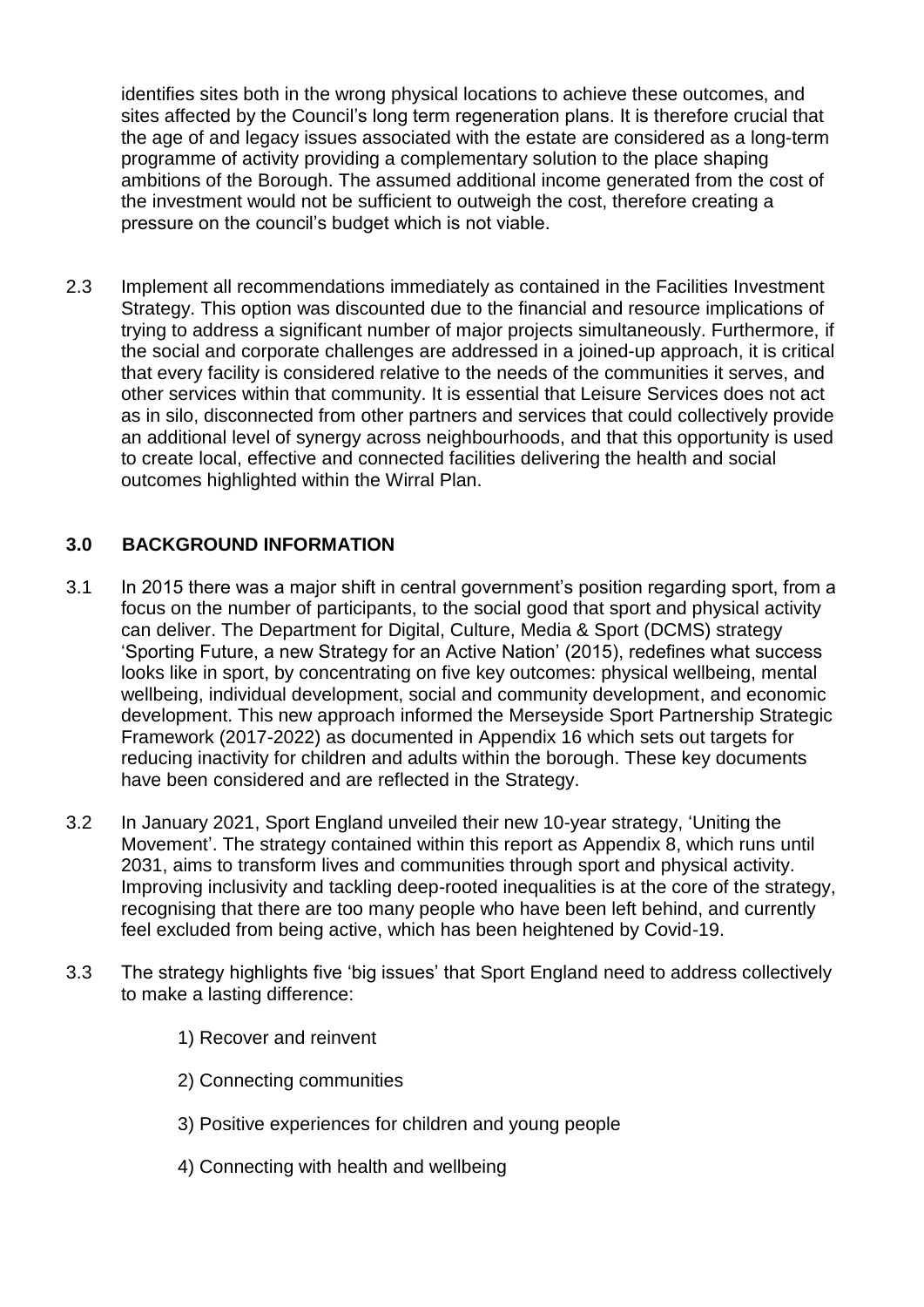#### 5) Active environments

- 3.4 Wirral Council's Leisure Facility Investment strategy is fully aligned to the direction of travel of the new Sport England Strategy. Wirral Council have worked closely with colleagues at Sport England to shape the local thinking and approach.
- 3.5 As the Council continues to adapt and rebuild from the pandemic, the strategy recognises the important role sport and physical activity within our leisure facilities plays in improving the physical and mental health of the nation, supporting the economy, reconnecting communities, and rebuilding a stronger society for all.
- 3.6 The health and wellbeing of Wirral will be a key factor in its ongoing success. The ambition is to ensure that all Wirral residents have the opportunity, environment and support they need to lead active, healthy, and happier lives, and to make physical activity an everyday natural choice.
- 3.7 Facilities play a large impactful role in place shaping and this strategy will support the Council's Economic Strategy and wider regeneration place aspirations in delivering the 13,000 new homes across the Borough up to 2037 as set out in the Local Plan Submission Draft and potentially over 21,000 in Birkenhead over a longer period. The strategy will play an active and effective role alongside all partners to shape and achieve good growth for Wirral; creating great places for people to live, work, learn and eniov. with active travel solutions linked to walking and cycling, and ensuring Wirral's infrastructure is sustainable for the future.
- 3.8 The public consultation which ran from 8 June until 19 July 2021 focussed on three key areas: adults, young people, and organisations & partners. The consultation showed from those adults who responded 76.1% of them were active within Council leisure facilities and barriers identified the need for more capacity for swimming, increased variety in classes and sessions offered and children's preferences centred around more sport specific coaching (44.2%)
- 3.9 The most recent detailed information as to the condition of the Council's current facility stock can be found in the Wirral Borough Council Indoor and Built Facilities Strategy, February 2021(Appendix 6) and the Wirral Indoor Sports Facilities Needs Assessment 2021 as presented in Appendix 16 of this report.
- 3.10 The majority of Wirral's Leisure Centre stock is old, tired, in need of significant levels of investment, and could be considered no longer fit for purpose relative to the services they provide and the outcomes they seek to achieve. Many of the sites were built between 40-60 years ago and in one case over 100 years ago. Successive reports, such as the Woodchurch Leisure Centre Feasibility Study (2019) by FMG consulting have suggested that in some cases, demolition and redevelopment to be the only viable alternative to what currently exists.
- 3.11 Most sites within the Council's leisure estate are unlikely to meet the expectations of residents and will not attract those sectors of the population who are least likely to participate in physical activity. The centres have also not responded to the decline in many traditional sports and present an inability to address rising trends in new and emerging sports and activities. This also presents a risk to the future financial sustainability of the Council.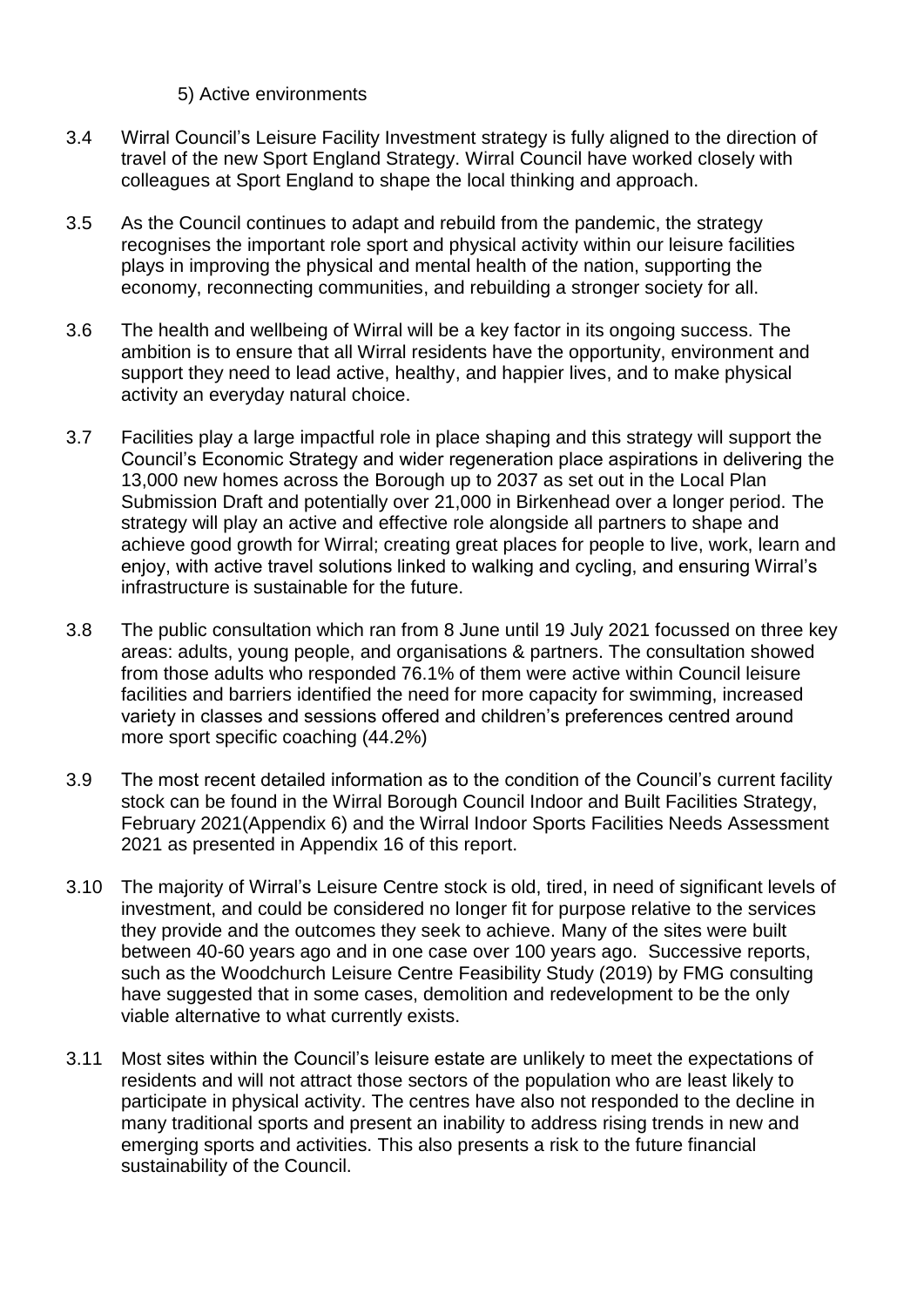- 3.12 The situation on Wirral in relation to the condition of its facilities is not unique. A 2021 report commissioned by APSE and LGA, found that nearly two thirds of the national public sector leisure estate is ageing and past its replacement date, with many facilities having to be closed for urgent structural repairs and many more unlikely to re-open. The same report, also identifies a Council's ageing leisure facilities stock as being responsible for up to 40% of a Council's direct carbon emissions, stressing the importance of redevelopment in achieving net zero targets and tackling the climate emergency. The operation of a modern, efficient centre will also help to reduce ongoing running costs of operation and address the conclusions of the Department of Levelling up, Housing and Communities report authored by CIPFA which instructs the reduction of cost.
- 3.13 The Facilities Investment Strategy therefore presents an opportunity to deliver state of the art, active facilities for Wirral residents by future proofing them with new design and more efficient and impactful solutions to our communities to be active, stay healthier for longer and make an invaluable contribution towards wider objectives, such as reducing the burden on the health and social care system, tackling obesity and other associated debilitating illnesses and addressing our environmental and climate emergency commitments.
- 3.14 The Facilities Investment Strategy proposes new solutions for all of our existing leisure facilities. This proposal is intended to act as a template for what could be achieved and only represents a start, in the event that the Council wishes to adopt the principle that action is needed to address the estate. It is for the Council to determine how these facilities will be designed, developed, and operated to deliver community resilience, health and wellbeing opportunities for all and across all demographics with financial sustainability for the future. It is important to note that depending on the viability of the individual business cases, once written, all or some of these new solutions may not come forward if a net cash benefit cannot be demonstrated.
- 3.15 The Facilities Investment Strategy should be considered in the light of the reports and recommendations following the external assurance review commissioned by DLUHC in Autumn 2021 in response to the Council's request for exceptional financial support to meet its financial pressures. The review highlighted that Wirral's current spend on leisure and culture is significantly above benchmark and the continued subsidising of discretionary services is unsustainable and should be addressed as a matter of priority. This strategy seeks to achieve this by following a considered business case model for rationalising and investing in a modernised leisure estate.
- 3.16 The Facilities Investment Strategy acknowledges and asks the Council to give future consideration to its long term proposed operating model. Whilst not an immediate decision, how future facilities could be managed and operated in Wirral in order to achieve the desired financial and social outcomes should nonetheless be factored into the work programme of the committee. This will be considered as part of the development of the full business case which will also consider the DLUHC external assurance reviews.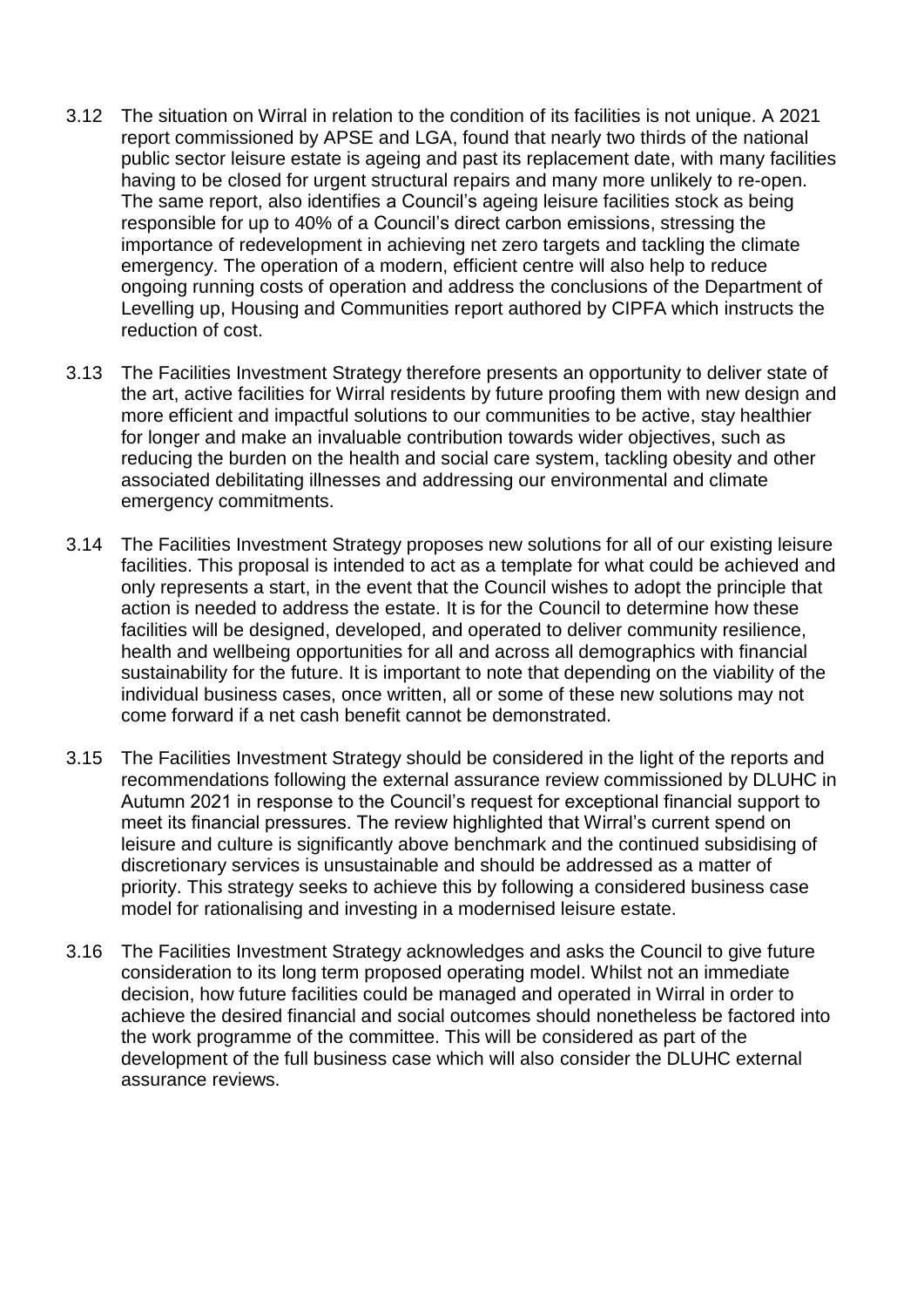### **4.0 FINANCIAL IMPLICATIONS**

- 4.1 In order to develop the required business cases the Council will need to procure specialist consultative services.
- 4. 2 Members are asked to note that financial information has been provided within the Facilities Investment Strategy document that provides an indication of the estimated replacement / refurbishment costs for all of the Council's Leisure Estate together with estimates as to how investment will deliver a positive, improved revenue for the service. These forecasts however only represent a "point in time" assessment, whereas an actual cost will be developed on a site-by-site basis and will be influenced by the services that the Council wishes to include "in scope" for that particular development.
- 4.3 The actual costs and subsequent income forecast for each development will be produced and available for member scrutiny as part of the business case development process on a site-by-site basis. Co-location opportunities and income from third party services will in turn affect both the financial sustainability of any individual development and could reduce the overall cost burden on the Council through rationalisation of its estate. Once individual business cases are compiled, it maybe that some or all sites do not come forward if they do not generate a net cash benefit for the Council.
- 4.4 Furthermore, macroeconomic events could influence the development and build costs of any infrastructure project. The construction sector, post pandemic, and as a consequence of global events is currently experiencing significant inflationary pressures which could have a direct impact on cost modelling and mean that further development is unaffordable.
- 4.5 Redevelopment of the Council's Leisure estate into modern, efficient centres will enable significant reductions in ongoing running costs of any sites, together with bringing carbon reduction benefits. These forecasts will be established as an outcome of the business development process and form part of the Medium Term Financial Strategy.
- 4.6 Refurbishment redevelopment costs need to be considered against estimated dilapidation and remediation costs in excess of £15m. Any programme of work to refurbish or redevelop the Council's Leisure estate will negate the requirement to undertake these works, albeit any essential Health and Safety works on existing facilities will still require addressing on an ongoing basis.
- 4.7 The outcome of this strategic approach is fundamental in attracting inward investment from national sporting governing bodies, to either modernise, redesign, decommission or rebuild the council's existing assets. Without support, it is unlikely that any new facilities would be developed, and the council would need to consider closure of these facilities.
- 4.8 It is acknowledged that upfront investment in physical activity could lead to longer term reductions in costs of other whole system costs including front-line public sector (children's, adults etc) and health services. For every £1 invested in Sport and physical activity there is a return on investment of £3.91.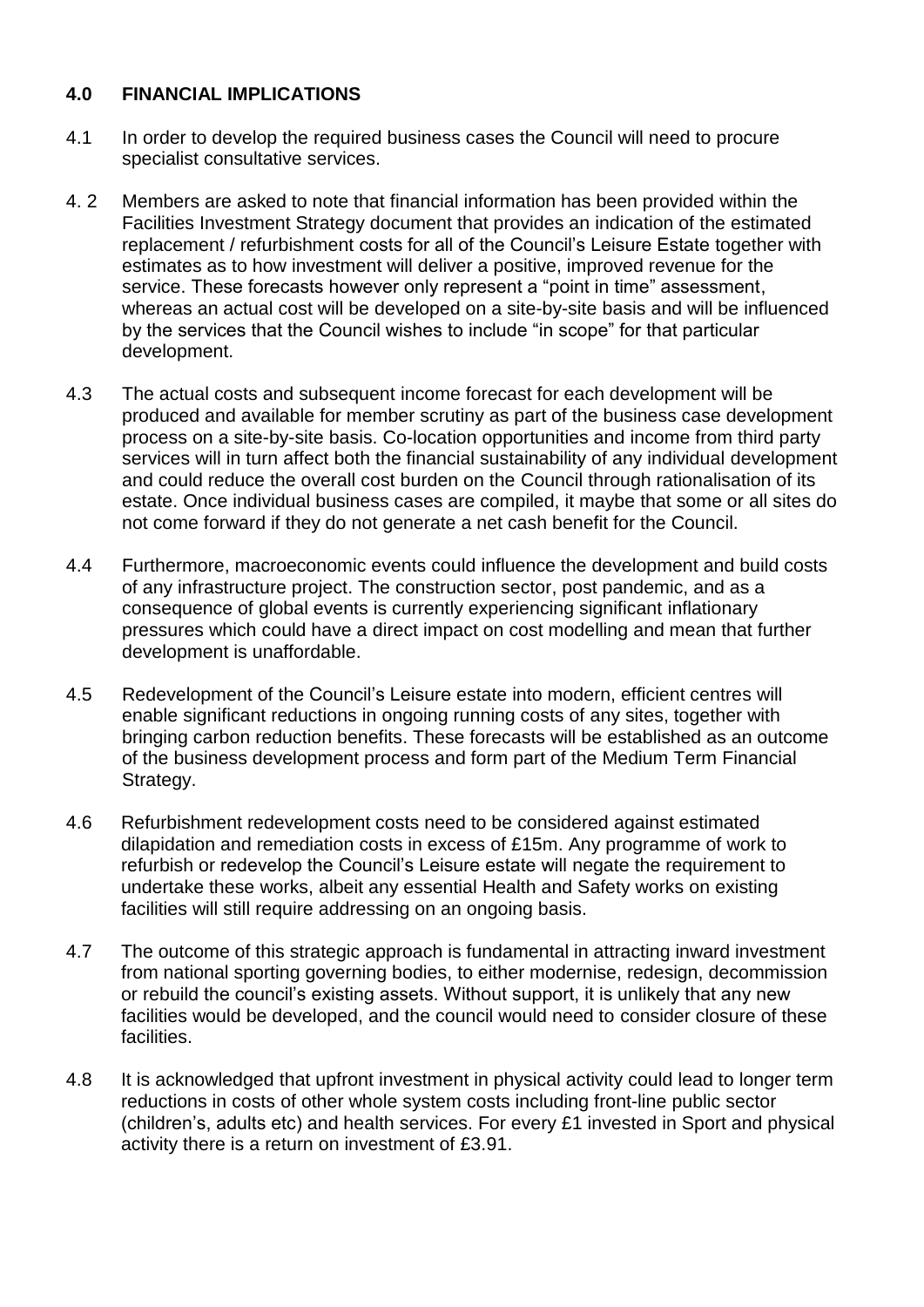4.9 As described, The Department for Digital, Culture, Media & Sport (DCMS) strategy 'Sporting Future, a new Strategy for an Active Nation' (2015), redefines what success looks like in sport, by concentrating on five key outcomes: physical wellbeing, mental wellbeing, individual development, social and community development, and economic development. This new approach informed the Merseyside Sport Partnership Strategic Framework (2017-2022). However, this approach needs to be balanced against the Council's financial position and the conclusions of the Department of Levelling Up, Housing and Communities external assurance review authored by CIPFA. The council will therefore only invest in new or refurbished facilities where there is a net cash benefit i.e. that further income over cost can be generated that will contribute to the Council's Medium Term Financial Plan. This will be clearly laid out in the business cases being presented to future committees.

### **5.0 LEGAL IMPLICATIONS**

- 5.1 There is no legal requirement to have a Facilities Investment Strategy, as Leisure is a non-statutory Council function. It is however considered good practice to outline the Council's plans for the period 2021-2026, based on the evidence, public consultation and the current Covid-19 landscape.
- 5.2 Legal advice will be considered and provided as part of the business planning process on a site-by-site basis and will form part of any business case development at every stage.

# **6.0 RESOURCE IMPLICATIONS: STAFFING, ICT AND ASSETS**

6.1 Resource implications will be given consideration at every stage of the business planning process and identified within each individual business case. Members are asked to note that the modernisation or redevelopment of individual facilities will be classified as "major build" projects therefore a corresponding level of resource – both internal and external – will be required to support such projects.

# **7.0 RELEVANT RISKS**

- 7.1 The absence of any strategy would significantly jeopardise any discussions with communities, stakeholders, and strategic partners. The Council is unlikely to attract or have access to any nationally available funding streams in the event that it is unable to present a sound and strategic case, that demonstrates its strategic health and activity intentions in the short, medium, and long term.
- 7.2 With the ambition of supporting the residents of Wirral to live active and healthy lives, the reputational risk to the council, could be substantial where the Council did not move forward with the development of a strategy.
- 7.3 There are growing health inequalities across the Borough, with Covid-19 only enhancing these, and there would be a substantial risk to the Council if there was no intervention to support residents become more physically active. The health and social costs relating to physical inactivity would only increase.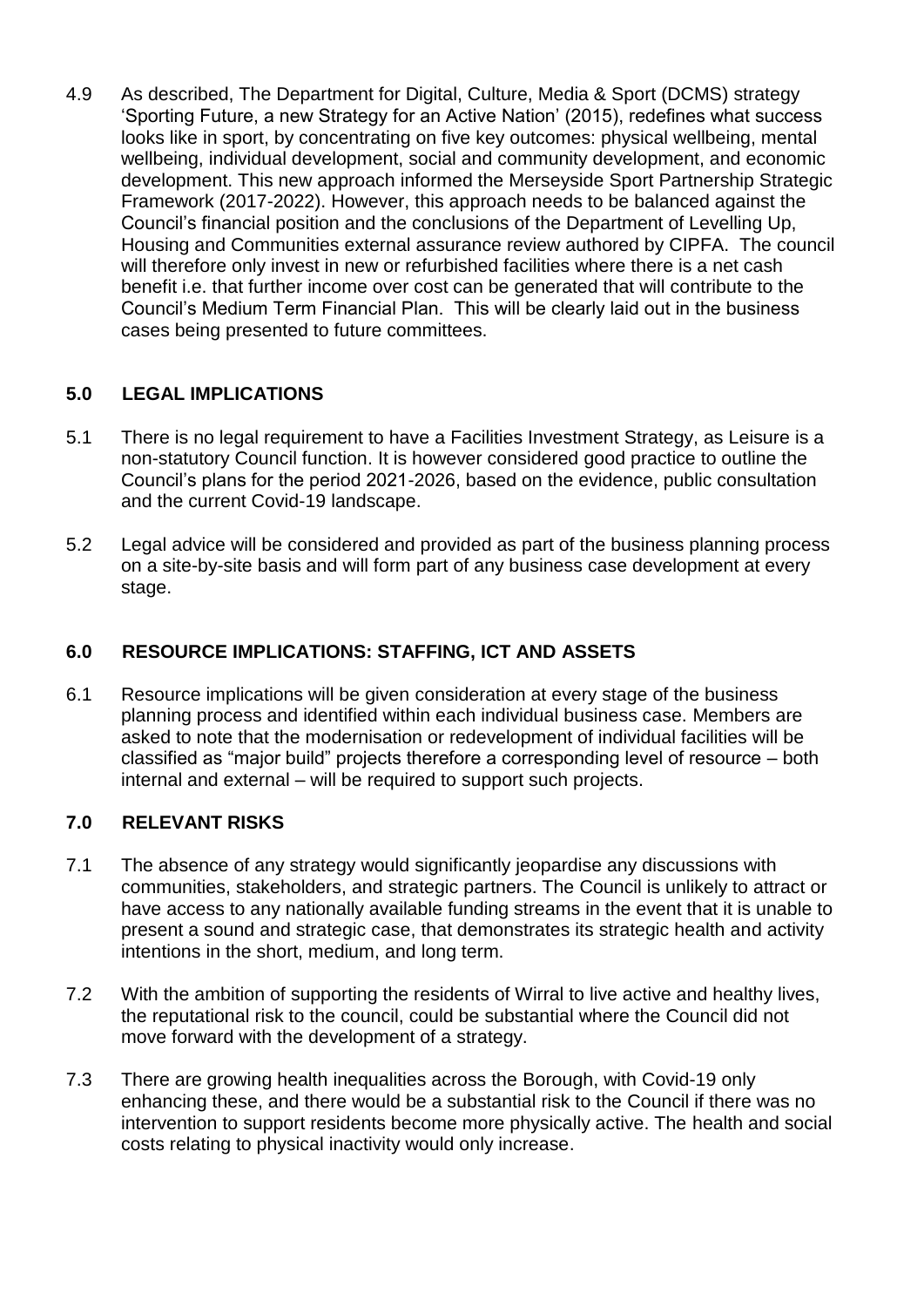- 7.4 The financial information and costs relating to the individual business cases could be overbudget due to lack of sufficient capacity within the market, market skilled with specific leisure development experience. This would be caveated by specific frameworks.
- 7.5 There is limited information on the condition of the Council's estate which is a significant risk and absence of a current asset disposal strategy poses a risk that this information cannot be fed into the future work arising from the review.
- 7.5 The council cannot afford to continue to operate services in the current form and if no action is taken to address this, there is risk of Government intervention as highlighted in the letter from the Minister of State for Equalities and Levelling Up Communities regarding the of Exceptional Financial Support.

### **8.0 ENGAGEMENT/CONSULTATION**

- 8.1 Public consultation was undertaken, engaging with residents, particularly those who were inactive, to understand the motivations, needs and wants in being physically active. This took place on the Have Your Say platform, with the survey going live on the 8 June 2021, and lasted 6 weeks, until 19 July 2021. The consultation was used to inform the basis of the Sports & Physical Activity strategy, realigning the outline, with the wants and needs of the residents in the community.
- 8.2 Three independent consultations were undertaken, each with a different target group; adults, young people and partnerships. Each questionnaire was developed to enable residents to share their views about sport and physical activity, and an opportunity to provide free text answers was also provided. Furthermore, an ideas board was set up to allow residents to submit their own ideas, which other users could engage with through approval and comments.
- 8.3 The online consultation platform reached 2,963 people and in total over 750 residents provided feedback. Whilst the survey is not representative of the Wirral population, it does provide detailed information from those who engaged with the survey. Within the Active People element of the new strategy, officers will continue to engage with our residents to further our understanding of their wants and needs.
- 8.4 If the Strategy is to be progressed, each leisure facility will have a full and detailed consultation exercise as part of the redevelopment programme of works.

### **9.0 EQUALITY IMPLICATIONS**

- 9.1 The Facility Investment Strategy is designed to increase participation and uptake from those target groups set out in the Sport and Physical Activity Strategy.
- 9.2 As set out under the Equality Act 2010 and the Public Sector Equality duty (PSED), an equalities impact assessment was carried out during the development of the strategy.

Leisure facilities were reviewed as part of the Sport and Physical Activity Strategy Equality Impact Assessment and this report makes no change to it. It is available at the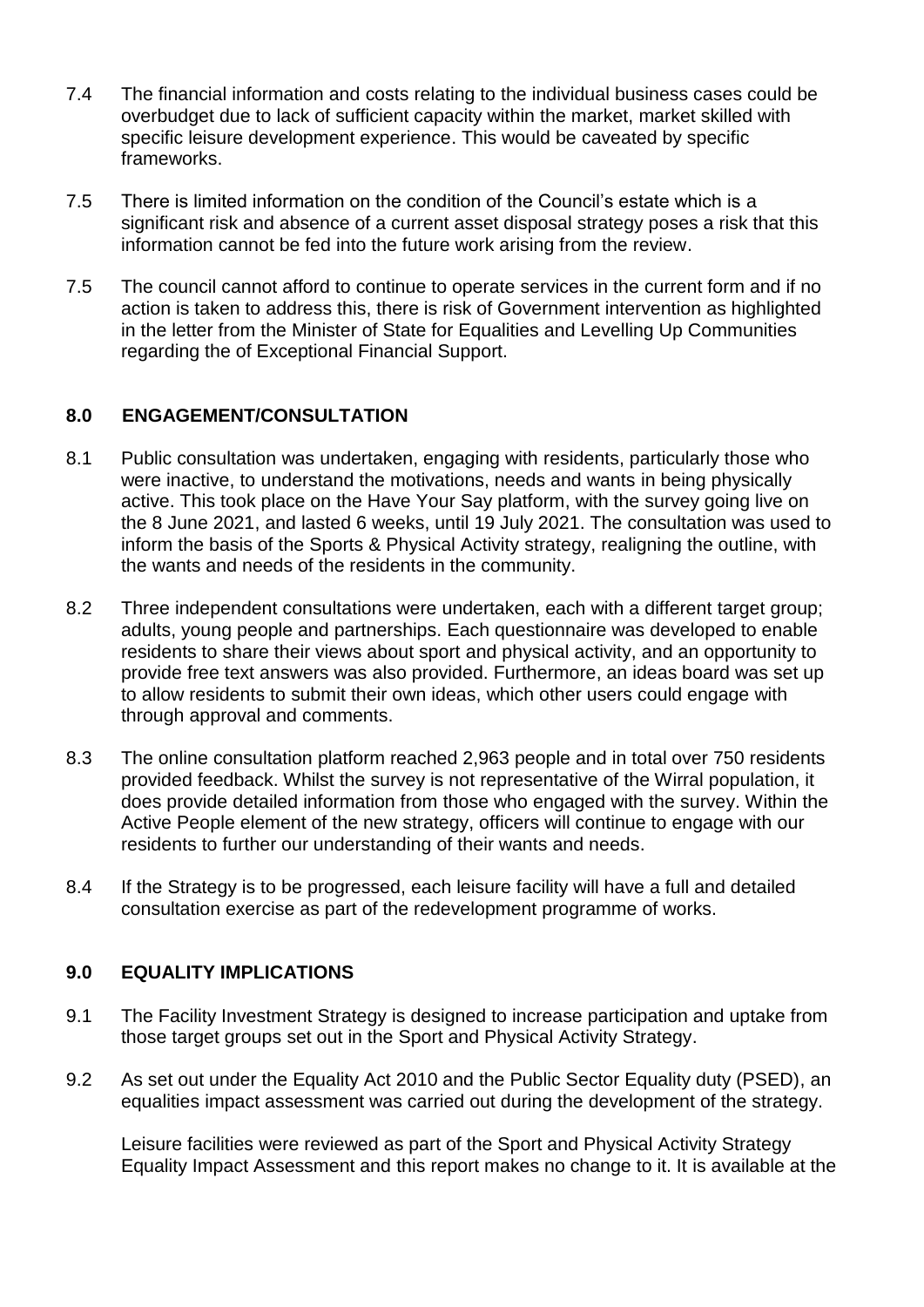following link, [https://www.wirral.gov.uk/communities-and-neighbourhoods/equality](https://www.wirral.gov.uk/communities-and-neighbourhoods/equality-impact-assessments)[impact-assessments.](https://www.wirral.gov.uk/communities-and-neighbourhoods/equality-impact-assessments)

9.3 An EIA will be produced as part of each business case developed.

## **10.0 ENVIRONMENT AND CLIMATE IMPLICATIONS**

- 10.1 Leisure centres are some of the biggest users of energy within the Council portfolio. Modernising the leisure centres will reduce the carbon footprint to help the council achieve net zero carbon by 2030, as well as making more attractive buildings which will enhance the local townscape.
- 10.2 Keeping leisure provision within local communities and increasing our outreach offer, will all serve to minimise emissions from car usage. The leisure facilities will all have cycle storage and active travel access with associated infrastructure facilities, under the government's 'gear change' initiative.
- 10.3 When modernising buildings the Council will ensure that they are energy efficient, with minimal energy consumption and wastage of energy and maximise energy conservation, through good design choices. Consideration will be given to investment in alternative energy sources in order to reduce our carbon footprint and support the Councils Climate Emergency Action Plan and the outcomes of the Cool 2 climate change strategy for Wirral.
- 10.4 As a result of the initiatives outlined above, the content and recommendations contained within this report are expected to reduce emissions of greenhouse gases.

### **11.0 COMMUNITY WEALTH IMPLICATIONS**

- 11.1 There are a number of social value implications that are directly associated with his committee report. Leisure Services has received grant funding (£3,452) from Sport England to be included in a national project called Moving Communities, a programme designed to track participation at public leisure facilities and to provide new evidence of the council's Leisure facilities performance, sustainability, and social value. <https://movingcommunities.org/>
- 11.2 In March 2022, the most recent data available, Moving Communities social value calculator shows Wirral's Leisure centres have generated, in monetary terms; £3,167,225 of Subjective Wellbeing, £29,614 of Individual Development (education), £1,223,639 of Physical and Mental Health value and £1,446,465 in Social and Community Development (crime reduction) in the last 12 months. The combined Social Value of the Leisure Centres is £5,866,943 over the last 12 months, with an average social value of £102.87 per person. This was collected during the COVID period and additional data is required to reinforce our position now more services are being reopened.